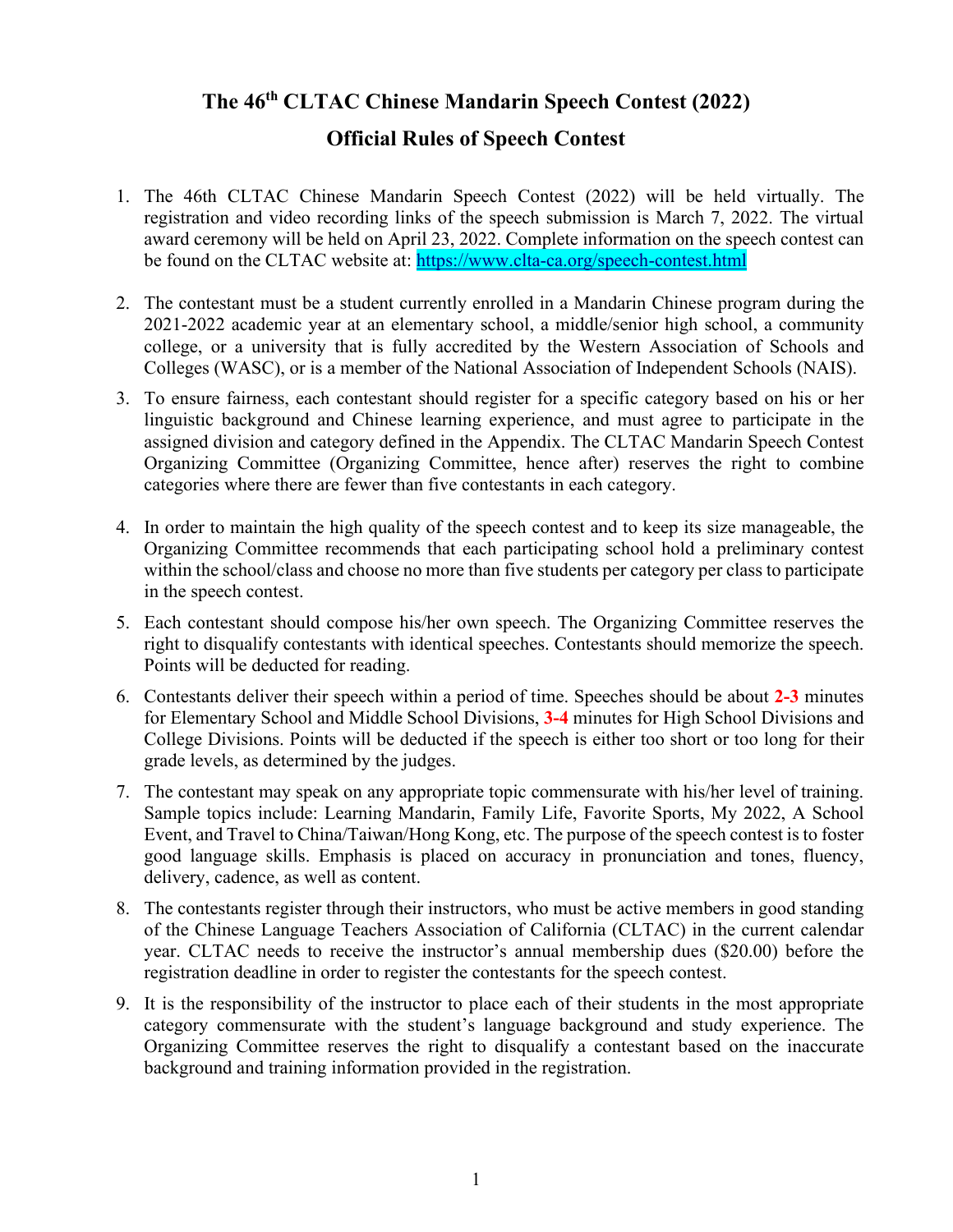| <b>Division I</b>   | $1st$ through $5th$ grade students                                                    |                                                  |                                                                                       |  |  |  |
|---------------------|---------------------------------------------------------------------------------------|--------------------------------------------------|---------------------------------------------------------------------------------------|--|--|--|
|                     | Students in an immersion or bilingual Mandarin program should register in Category D. |                                                  |                                                                                       |  |  |  |
|                     | Category I A                                                                          |                                                  | Students with no prior background or with very limited                                |  |  |  |
|                     |                                                                                       |                                                  | experience in Chinese                                                                 |  |  |  |
|                     |                                                                                       | $I-A-1$                                          | Elementary school first year Chinese class                                            |  |  |  |
|                     |                                                                                       | $I-A-2$                                          | Elementary school second year Chinese class                                           |  |  |  |
|                     |                                                                                       | $I-A-3$                                          | Elementary school third year Chinese class                                            |  |  |  |
|                     |                                                                                       | $I-A-4$                                          | Elementary school fourth year Chinese class                                           |  |  |  |
|                     |                                                                                       | $I-A-5$                                          | Elementary school fifth year Chinese class                                            |  |  |  |
|                     | Category I B                                                                          |                                                  | Students with some experience in a dialect of Chinese other                           |  |  |  |
|                     |                                                                                       |                                                  | than Mandarin or with minimal experience in Mandarin                                  |  |  |  |
|                     |                                                                                       |                                                  | Group naming following Category I A convention                                        |  |  |  |
|                     | Category I C                                                                          |                                                  | Students with extensive experience of Mandarin                                        |  |  |  |
|                     |                                                                                       |                                                  | Group naming following Category I A convention                                        |  |  |  |
|                     | Category I D                                                                          |                                                  | Students in an immersion or bilingual Mandarin program                                |  |  |  |
|                     |                                                                                       |                                                  | Group naming following Category I A convention                                        |  |  |  |
|                     |                                                                                       |                                                  |                                                                                       |  |  |  |
| <b>Division II</b>  | $6th$ through $8th$ grade students                                                    |                                                  |                                                                                       |  |  |  |
|                     |                                                                                       |                                                  | Students in an immersion or bilingual Mandarin program should register in Category D. |  |  |  |
|                     | Category II A                                                                         |                                                  | Students with no prior background or with very limited                                |  |  |  |
|                     |                                                                                       |                                                  | experience in Chinese                                                                 |  |  |  |
|                     |                                                                                       | $II-A-1$                                         | Middle school first year Chinese class                                                |  |  |  |
|                     |                                                                                       | $II-A-2$                                         | Middle school second year Chinese class                                               |  |  |  |
|                     |                                                                                       | $II-A-3$                                         | Middle school third year Chinese class                                                |  |  |  |
|                     | Category II B                                                                         |                                                  | Students with some experience in a dialect of Chinese other                           |  |  |  |
|                     |                                                                                       |                                                  | than Mandarin or with minimal experience in Mandarin                                  |  |  |  |
|                     |                                                                                       |                                                  | Group naming following Category II A convention                                       |  |  |  |
|                     | Category II C                                                                         |                                                  | Students with extensive experience of Mandarin                                        |  |  |  |
|                     |                                                                                       |                                                  | Group naming following Category II A convention                                       |  |  |  |
|                     | Category II D                                                                         |                                                  | Students in an immersion or bilingual Mandarin program                                |  |  |  |
|                     |                                                                                       |                                                  | Group naming following Category II A convention                                       |  |  |  |
|                     |                                                                                       |                                                  |                                                                                       |  |  |  |
| <b>Division III</b> | 9 <sup>th</sup> through 12 <sup>th</sup> grade students                               |                                                  |                                                                                       |  |  |  |
|                     | Students in AP classes should register in Category D.                                 |                                                  |                                                                                       |  |  |  |
|                     | Category III A                                                                        |                                                  | Students with no experience in Chinese of any dialect and/or                          |  |  |  |
|                     |                                                                                       |                                                  | no experience of Chinese schooling in Asian countries                                 |  |  |  |
|                     |                                                                                       | $III-A-1$                                        | High school first year Chinese class                                                  |  |  |  |
|                     |                                                                                       | $III-A-2$                                        | High school second year Chinese class                                                 |  |  |  |
|                     |                                                                                       | $III-A-3$                                        | High school third year Chinese class                                                  |  |  |  |
|                     |                                                                                       | $III-A-4$                                        | High school fourth year Chinese class                                                 |  |  |  |
|                     | Category III B                                                                        |                                                  | Students with some experience in a dialect of Chinese other                           |  |  |  |
|                     |                                                                                       |                                                  | than Mandarin and/or some experience of Chinese schooling                             |  |  |  |
|                     | in Asian countries<br>Group naming following Category III A convention                |                                                  |                                                                                       |  |  |  |
|                     |                                                                                       |                                                  |                                                                                       |  |  |  |
|                     | Category III C                                                                        |                                                  | Students with extensive experience of Mandarin                                        |  |  |  |
|                     |                                                                                       | Group naming following Category III A convention |                                                                                       |  |  |  |

## **Appendix: Speech Contest Registration Categories**